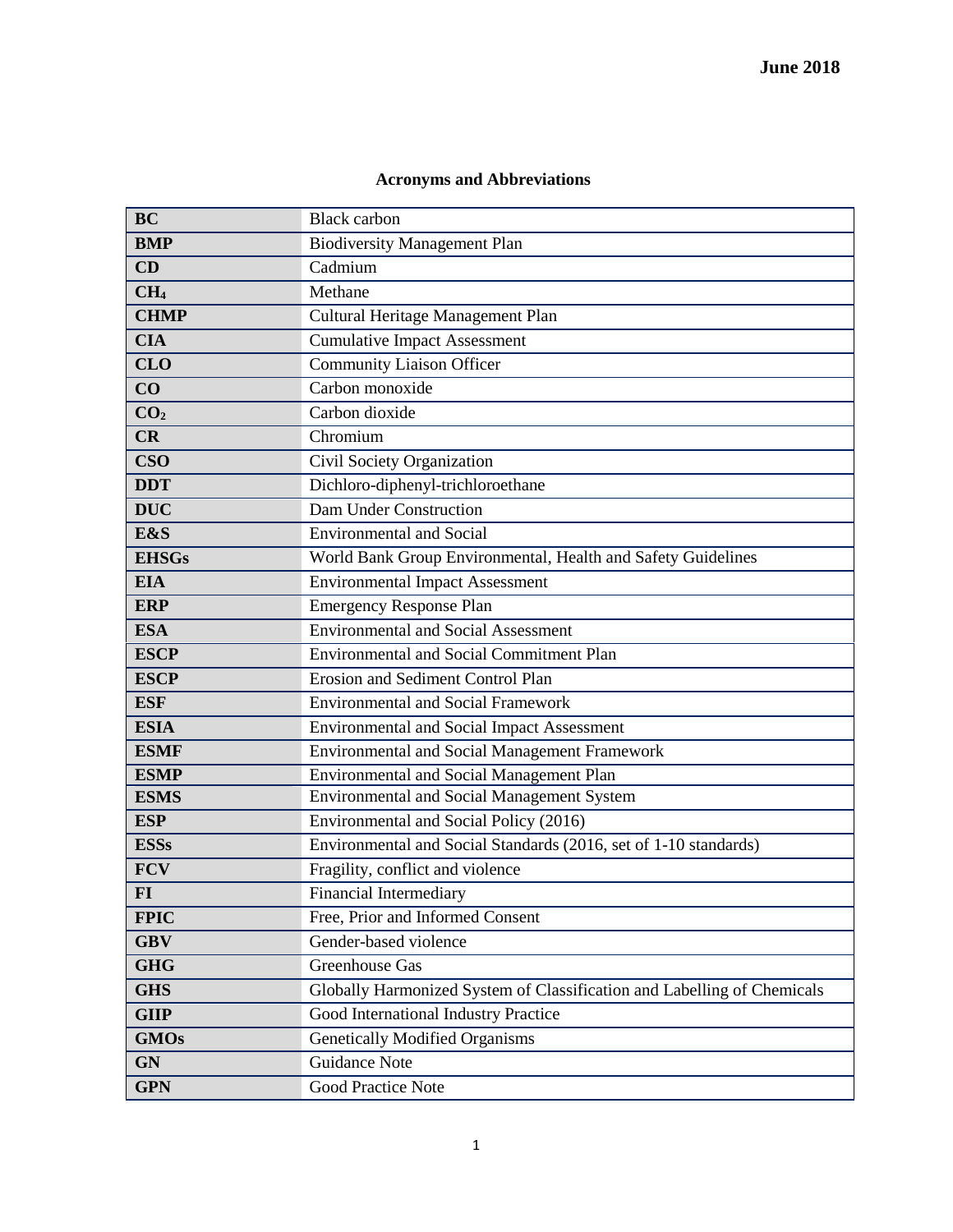| <b>GRS</b>         | Grievance Redress Service                                                                                           |
|--------------------|---------------------------------------------------------------------------------------------------------------------|
| <b>HAZID</b>       | <b>Hazard Identification</b>                                                                                        |
| <b>HAZOP</b>       | Hazard and Operability                                                                                              |
| <b>HCFC</b>        | Hydrochlorofluorocarbon                                                                                             |
| <b>HFCs</b>        | Hydrofluorocarbons                                                                                                  |
| <b>HG</b>          | Mercury                                                                                                             |
| <b>IBRD</b>        | International Bank for Reconstruction and Development                                                               |
| <b>ICT</b>         | Information and Communications Technology                                                                           |
| <b>IDA</b>         | <b>International Development Association</b>                                                                        |
| <b>IFC</b>         | <b>International Finance Corporation</b>                                                                            |
| IL <sub>0</sub>    | <b>International Labour Organization</b>                                                                            |
| <b>IP/SSAHUTLC</b> | Peoples/Sub-Saharan<br>Indigenous<br>African<br>Historically<br>Underserved<br><b>Traditional Local Communities</b> |
| <b>IPF</b>         | <b>Investment Project Financing</b>                                                                                 |
| <b>IPM</b>         | <b>Integrated Pest Management</b>                                                                                   |
| <b>IPP</b>         | Indigenous Peoples Plan                                                                                             |
| <b>IPPF</b>        | <b>Indigenous Peoples Planning Framework</b>                                                                        |
| <b>IVM</b>         | <b>Integrated Vector Management</b>                                                                                 |
| <b>LMO</b>         | Living Modified Organisms                                                                                           |
| <b>MIGA</b>        | Multilateral Investment Guarantee Agency                                                                            |
| $N_2O$             | Nitrous oxide                                                                                                       |
| NF <sub>3</sub>    | Nitrogen trifluoride                                                                                                |
| <b>NGO</b>         | Non-governmental Organization                                                                                       |
| <b>NOx</b>         | Nitrogen oxide                                                                                                      |
| O&M                | Operation and Maintenance                                                                                           |
| <b>OHS</b>         | Occupational Health and Safety                                                                                      |
| <b>OP</b>          | <b>Operation Policy</b>                                                                                             |
| Pb                 | Lead                                                                                                                |
| <b>PCBs</b>        | Poly Chlorinated Biphenyls                                                                                          |
| <b>PFCs</b>        | Perfluorocarbons                                                                                                    |
| <b>PM</b>          | Particulate matter                                                                                                  |
| <b>PM2.5</b>       | Particulate matter 2.5 micrometers or less                                                                          |
| <b>PM10</b>        | Particulate matter 10 micrometers or less                                                                           |
| <b>PMP</b>         | Pest Management Plan                                                                                                |
| <b>PSM</b>         | Process Safety Management                                                                                           |
| <b>QRA</b>         | Quantitative Risk Analysis                                                                                          |
| <b>RAP</b>         | <b>Resettlement Action Plan</b>                                                                                     |
| <b>RHA</b>         | <b>Risk Hazard Assessment</b>                                                                                       |
| <b>RPF</b>         | <b>Resettlement Policy Framework</b>                                                                                |
| <b>SEA</b>         | Sexual exploitation and abuse                                                                                       |
| <b>SEF</b>         | Stakeholder Engagement Framework                                                                                    |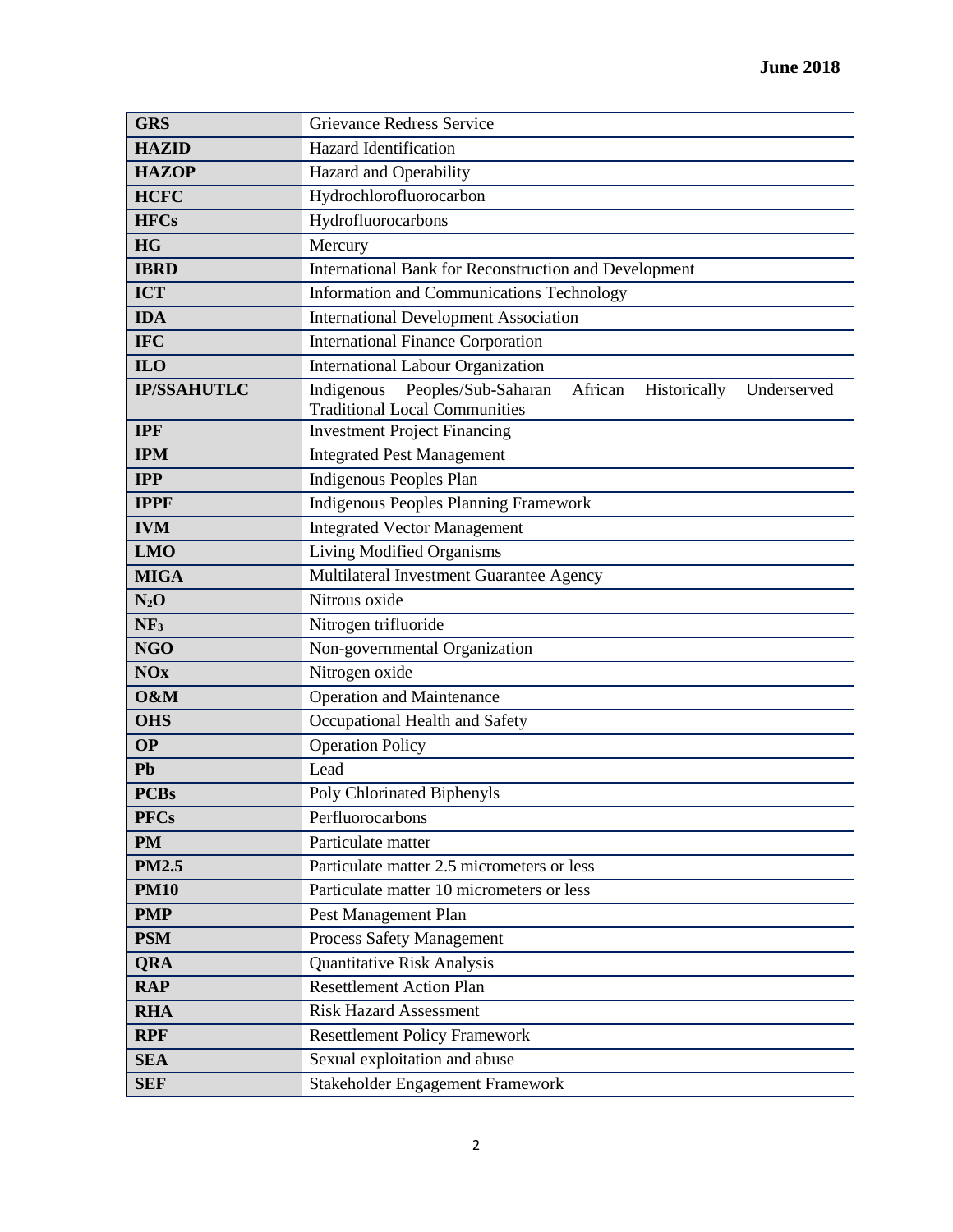| <b>SEP</b>      | Stakeholder Engagement Plan                                                 |
|-----------------|-----------------------------------------------------------------------------|
| <b>SESA</b>     | <b>Strategic Environmental and Social Assessment</b>                        |
| SF <sub>6</sub> | Sulphur hexafluoride                                                        |
| SO <sub>2</sub> | Sulphur dioxide                                                             |
| <b>TORs</b>     | Terms of Reference                                                          |
| <b>TPM</b>      | <b>Third-Party Monitoring</b>                                               |
| <b>UN CRPD</b>  | United Nations Convention on the Rights of Persons with Disabilities (2006) |
| <b>UNESCO</b>   | United Nations Educational, Scientific and Cultural Organization            |
| <b>UNHCR</b>    | United Nations High Commissioner for Refugees                               |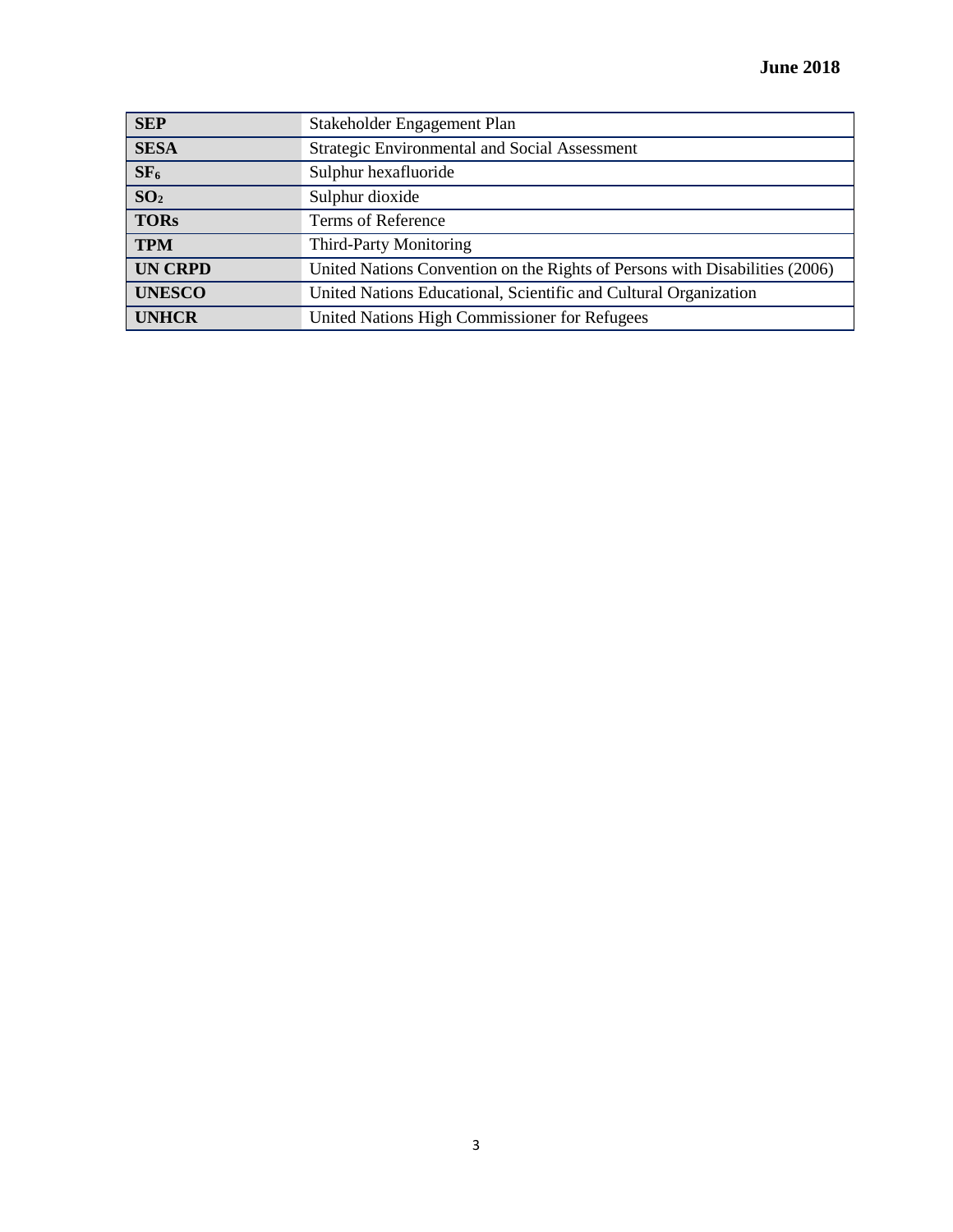## **Glossary**

*Accessibility* refers to the identification and elimination of obstacles and barriers to provide access to the physical environment, to transportation, to information and communications and to other facilities and services.

*Adaptive management* refers to the practice in which the implementation of mitigation and management measures are responsive to changing conditions and the results of project monitoring.

*Air pollution* refers to the release of air pollutants (often associated with the combustion of fossil fuels), such as nitrogen oxides (NOx), sulfur dioxide (SO2), carbon monoxide (CO), particulate matter (PM), as well as other contaminants including GHGs.

*Archaeological sites and material* refers to any combination of structural remains, artifacts, human or ecological elements and may be located entirely beneath, partially above, or entirely above the land or water surface. Archaeological material may be found anywhere on the earth's surface, singly or scattered over large areas.

*Assimilative capacity* is defined as the capacity of the environment to absorb an incremental load of pollutants while remaining below a threshold of unacceptable risk to human health and the environment.

*Associated Facilities* refers to facilities or activities that are not funded as part of the project and are: (a) directly and significantly related to the project; and (b) carried out, or planned to be carried out, contemporaneously with the project; and (c) necessary for the project to be viable and would not have been constructed, expanded or conducted if the project did not exist. For facilities or activities to be Associated Facilities, they must meet all three criteria.

*Bank* refers to IBRD and/or IDA (whether acting on its own account or in its capacity as administrator of trust funds provided by other donors).

*Biodiversity* is the variability among living organisms from all sources including, *inter alia*, terrestrial, marine and other aquatic ecosystems and the ecological complexes of which they are a part; this includes diversity within species, between species, and of ecosystems.

*Biodiversity offsets* are measurable conservation outcomes resulting from actions designed to compensate for significant residual adverse biodiversity impacts arising from project development and persisting after appropriate avoidance, minimization and restoration measures have been taken.

**Borrower** refers to the recipient of Investment Project Financing (IPF) and any other entity involved in the implementation of a project financed by IPF.

*Borrower's Environmental and Social Framework* refers to those aspects of the country's policy, legal and institutional framework, consisting of its national, subnational, or sectoral implementing institutions and applicable laws, regulations, rules and procedures and implementation capacity relevant to the environmental and social risks and impacts of the project.

*Built heritage* refers to single or groups of architectural works in their urban or rural setting as evidence of a particular civilization, a significant development or a historic event. Built heritage includes groups of buildings, structures and open spaces constituting past or contemporary human settlements that are recognized as cohesive and valuable from an architectural, aesthetic, spiritual or socio-cultural perspective.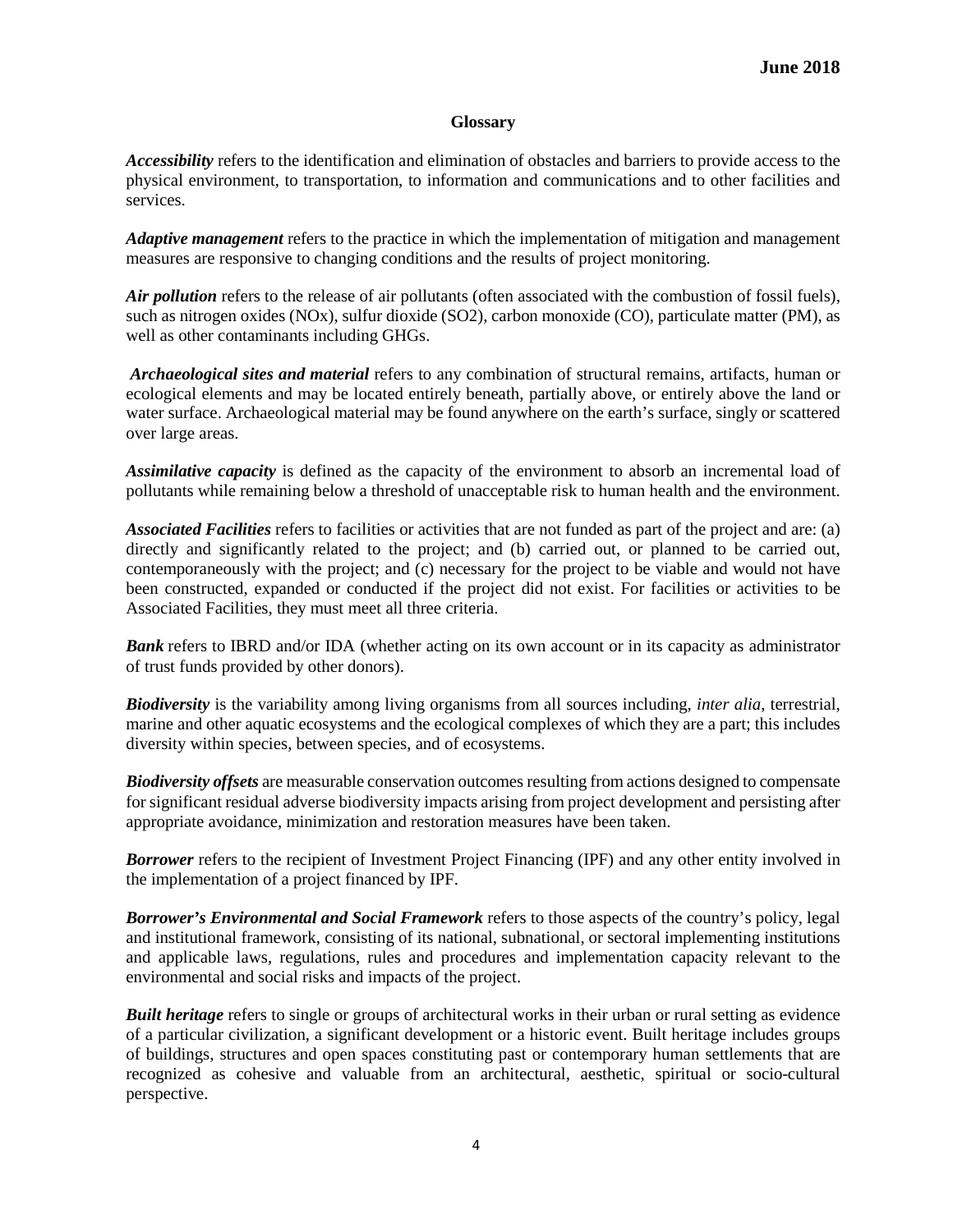*Chance find (procedure).* A chance find is archaeological material encountered unexpectedly during project construction or operation. A chance find procedure is a procedure which will be followed if previously unknown cultural heritage is encountered during project activities. The chance finds procedure will set out how chance finds associated with the project will be managed.

*Collective attachment* means that for generations there has been a physical presence in and economic ties to land and territories traditionally owned, or customarily used or occupied, by the group concerned, including areas that hold special significance for it, such as sacred sites.

*Common approach* refers to the assessment and management of environmental and social risks and impact of the project in a way of facilitating cooperation between the Borrower, the Bank and other funders, with the aim of harmonizing requirements, avoiding duplication and supporting efficient use of resources for the project.

*Community representatives* refer to village heads, clan heads, community and religious leaders, local government representatives, civil society representatives, politicians or teachers.

*Consultant* refers to a variety of private entities, joint ventures, or individuals that provide services of an advisory or professional nature.

*Consulting services* cover a range of services that are of an advisory or professional nature and are provided by Consultants. These Services typically involve providing expert or strategic advice.

*Core functions* of a project constitute those production and/or service processes essential for a specific project activity without which the project cannot continue.

*Critical habitat* is defined as areas with high biodiversity importance or value, including: (a) habitat of significant importance to Critically Endangered or Endangered species, as listed on the International Union for the Conservation of Nature (IUCN) Red List of threatened species or equivalent national approaches; (b) habitat of significant importance to endemic or restricted-range species; (c) habitat supporting globally or nationally significant concentrations of migratory or congregatory species; (d) highly threatened or unique system; and (e) ecological functions or characteristics that are needed to maintaining the viability of the biodiversity values described above in (a) to (d).

*Cultural heritage* is defined as resources with which people identify as a reflection and expression of their constantly evolving values, beliefs, knowledge and traditions.

*Cumulative impact* refers to the incremental impact of the project when added to impacts from other relevant past, present and reasonably foreseeable developments as well as unplanned but predictable activities enabled by the project that may occur later or at a different location. Cumulative impacts can result from individually minor but collectively significant activities taking place over a period of time.

*Cumulative Impact Assessment* refers to an instrument to consider cumulative impacts of the project in combination with impacts from other relevant past, present and reasonably foreseeable developments, as well as unplanned but predictable activities enabled by the project that may occur later or at a different location.

*Dam* include water storage dam for a hydropower, water supply, irrigation, flood control, or multipurpose project, a tailings or a slimes dam, or an ash impoundment dam.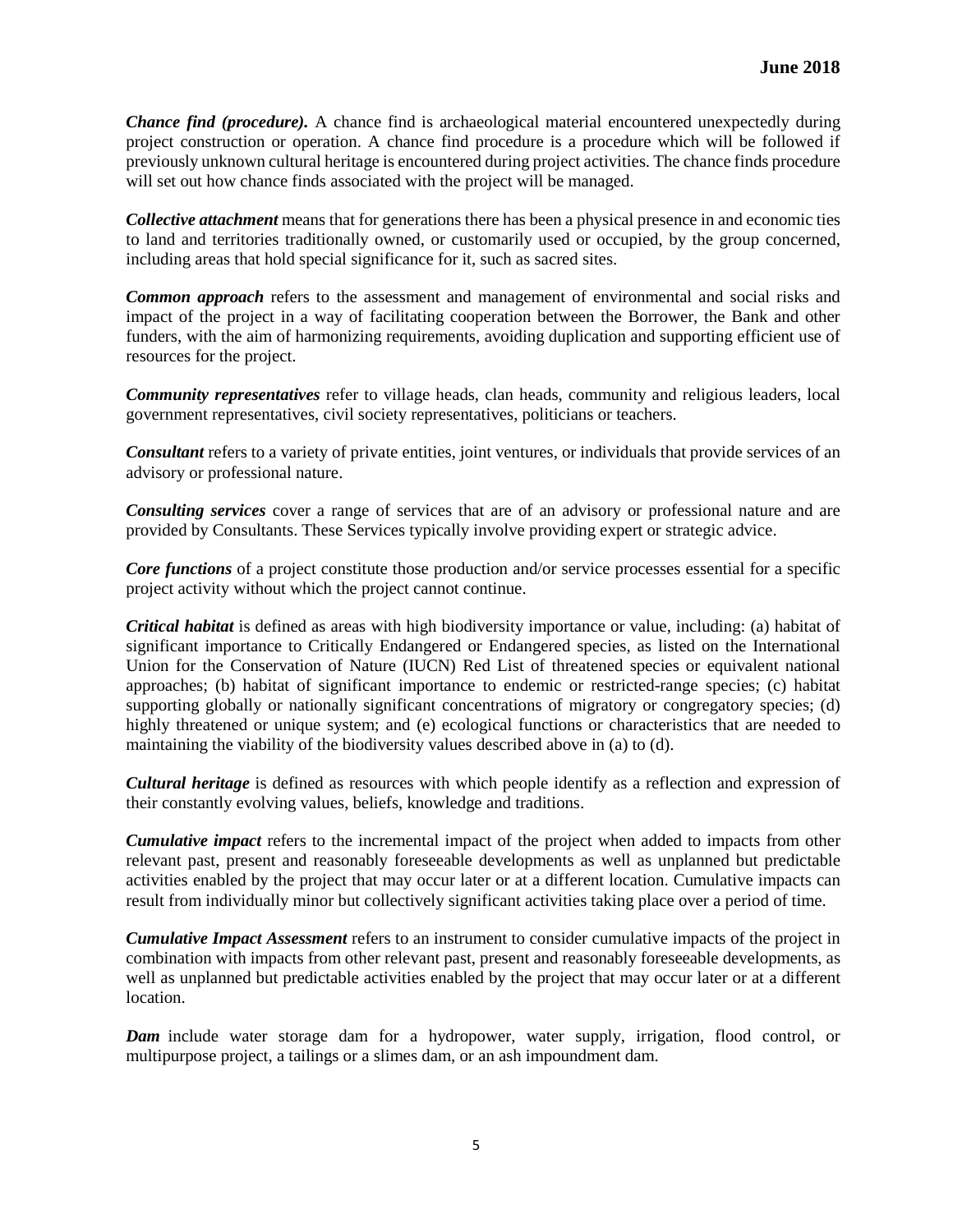*Direct impact* refers to an impact which is caused by the project, and occurs contemporaneously in the location of the project.

*Disadvantaged or vulnerable* refers to those who may be more likely to be adversely affected by the project impacts and/or more limited than others in their ability to take advantage of a project's benefits. Such an individual/group is also more likely to be excluded from/unable to participate fully in the mainstream consultation process and as such may require specific measures and/or assistance to do so. This will take into account considerations relating to age, including the elderly and minors, and including in circumstances where they may be separated from their family, the community or other individuals upon which they depend.

*Ecosystem services* are the benefits that people derive from ecosystems. Ecosystem services are organized into four types: (i) provisioning services, which are the products people obtain from ecosystems and which may include food, freshwater, timbers, fibers, medicinal plants; (ii) regulating services, which are the benefits people obtain from the regulation of ecosystem processes and which may include surface water purification, carbon storage and sequestration, climate regulation, protection from natural hazards; (iii) cultural services, which are the nonmaterial benefits people obtain from ecosystems and which may include natural areas that are sacred sites and areas of importance for recreations and aesthetic enjoyment; and (iv) supporting services, which are the natural processes that maintain the other services and which may include soil formation, nutrient cycling and primary production.

*Environmental, Health, and Safety Guidelines (EHSGs)* are technical reference documents with general and industry-specific statements of Good International Industry Practice. The EHSGs contain the performance levels and measures that are generally considered to be achievable in new facilities by existing technology at reasonable cost.

*Emergency situations* refer to those cases where the Borrower/beneficiary or, as appropriate, the member country is deemed by the Bank to be in urgent need of assistance because of a natural or man-made disaster or conflict.

*Emergency event* refers to an unanticipated incident, arising from both natural and man-made hazards, typically in the form of fire, explosions, leaks or spills, which may occur for a variety of different reasons, including failure to implement operating procedures that are designed to prevent their occurrence, extreme weather or lack of early warning.

*Environmental and social audit* is defined as an instrument to determine the nature and extent of all environmental and social areas of concern at an existing project or activities. The audit identifies and justifies appropriate measures and actions to mitigate the areas of concern, estimates the cost of the measures and actions, and recommends a schedule for implementing them.

*Environmental and Social Assessment (ESA)* refers to a process of analysis and planning to ensure the environmental and social impacts and risks of a project are identified, avoided, minimized, reduced or mitigated throughout the project life-cycle.

*Environmental and Social Commitment Plan (ESCP)* refers to a summary document setting out the material measures and actions that are required for the project to achieve compliance with the Environmental and Social Standards over a specified timeframe in a manner satisfactory to the Bank. The ESCP forms part of the Legal Agreement.

*Environmental and Social Framework (ESF)* comprises: a Vision for Sustainable Development, which sets out the Bank's aspirations regarding environmental and social sustainability; the World Bank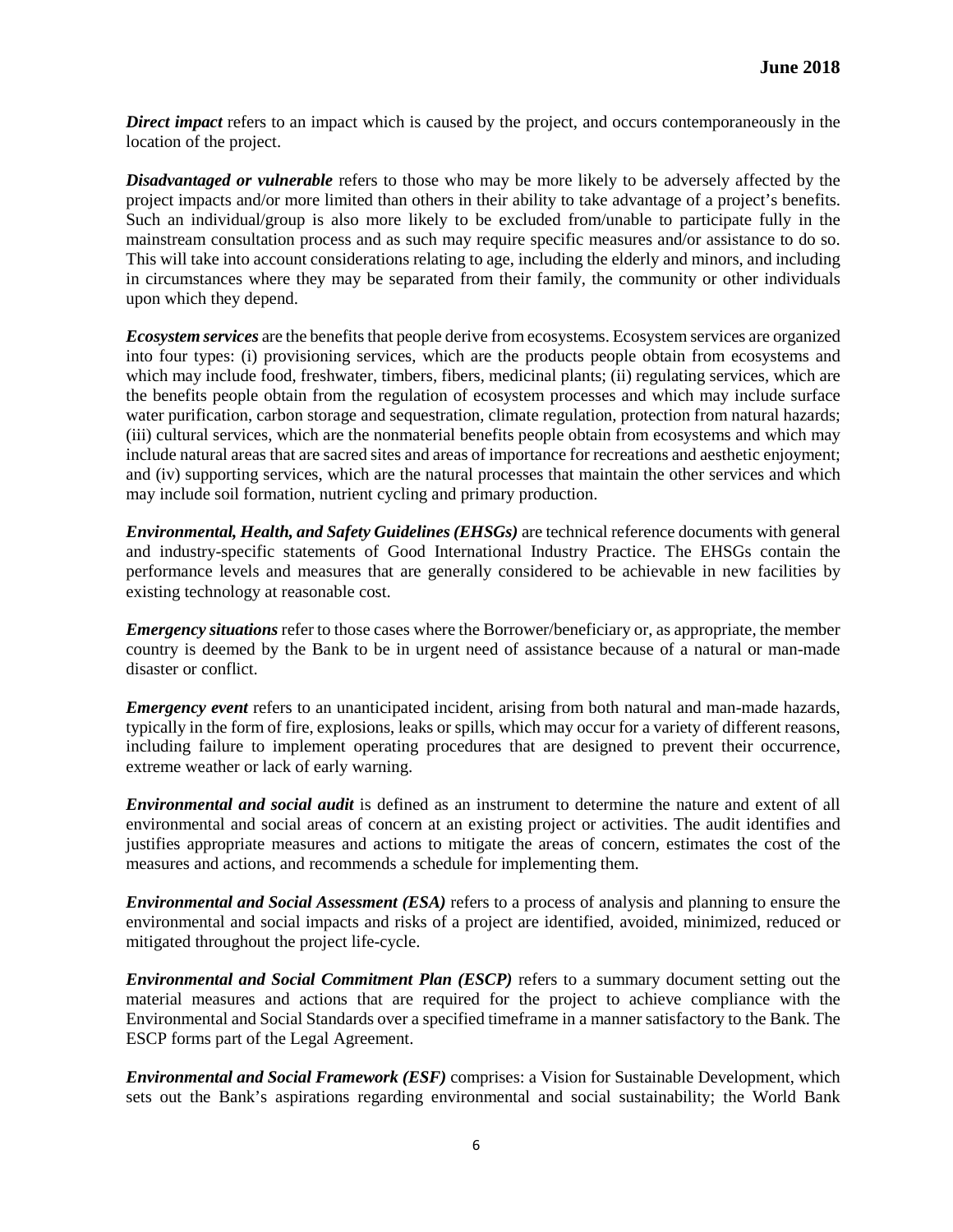Environmental and Social Policy for Investment Project Financing, which sets out the mandatory requirements that apply to the Bank; and the Environmental and Social Standards, together with their Annexes, which set out the mandatory requirements that apply to the Borrower and projects.

*Environmental and social impact assessment (ESIA)* refers to an instrument to identify and assess the potential environmental and social impacts of a proposed project, evaluate alternatives, and design appropriate mitigation, management, and monitoring measures.

*Environmental and social management framework (ESMF)* refers to an instrument that examines the risks and impacts when a project consists of a program and/or series of sub-projects, and those risks and impacts cannot be determined until the program or sub-project details have been identified. The ESMF sets out the principles, rules, guidelines and procedures to assess the environmental and social risks and impacts.

*Environmental and social management plan (ESMP)* refers to an instrument that details (a) the measures to be taken during the implementation and operation of a project to eliminate or offset adverse environmental and social impacts, or to reduce them to acceptable levels; and (b) the actions needed to implement these measures.

*Environmental and Social Management System (ESMS)* is a system to identify, assess, manage, and monitor the environmental and social risks and impacts of Financial Intermediary subprojects on an ongoing basis.

*Financial feasibility* is based on relevant financial considerations, including the relative magnitude of the incremental cost of adopting such measures and actions compared to the project's investment, operating, and maintenance costs, and on whether this incremental cost could make the project nonviable for the Borrower.

*FI subprojects* are defined as projects or activities financed by an Financial Intermediary (FI). Where an FI provides financing or guarantees to other FIs, "FI subprojects" are defined as projects or activities financed by the latter FI with support from the former FI.

*Forced eviction* is defined as the permanent or temporary removal against the will of individuals, families, and/or communities from the homes and/or land which they occupy without the provision of, and access to, appropriate forms of legal and other protection, including all applicable procedures and principles in ESS5. The exercise of eminent domain, compulsory acquisition or similar powers by a Borrower will not be considered to be forced eviction providing it complies with the requirements of national law and the provisions of ESS5, and is conducted in a manner consistent with basic principles of due process (including provision of adequate advance notice, meaningful opportunities to lodge grievances and appeals, and avoidance of the use of unnecessary, disproportionate or excessive force).

*Good International Industry Practice (GIIP)* is defined as the exercise of professional skill, diligence, prudence, and foresight that would reasonably be expected from skilled and experienced professionals engaged in the same type of undertaking under the same or similar circumstances globally or regionally. The outcome of such exercise should be that the project employs the most appropriate technologies in the project-specific circumstances.

*Habitat* is defined as a terrestrial, freshwater, or marine geographical unit or airway that supports assemblages of living organisms and their interactions with the non-living environment. Habitats vary in their sensitivity to impacts and in the various values society attributes to them.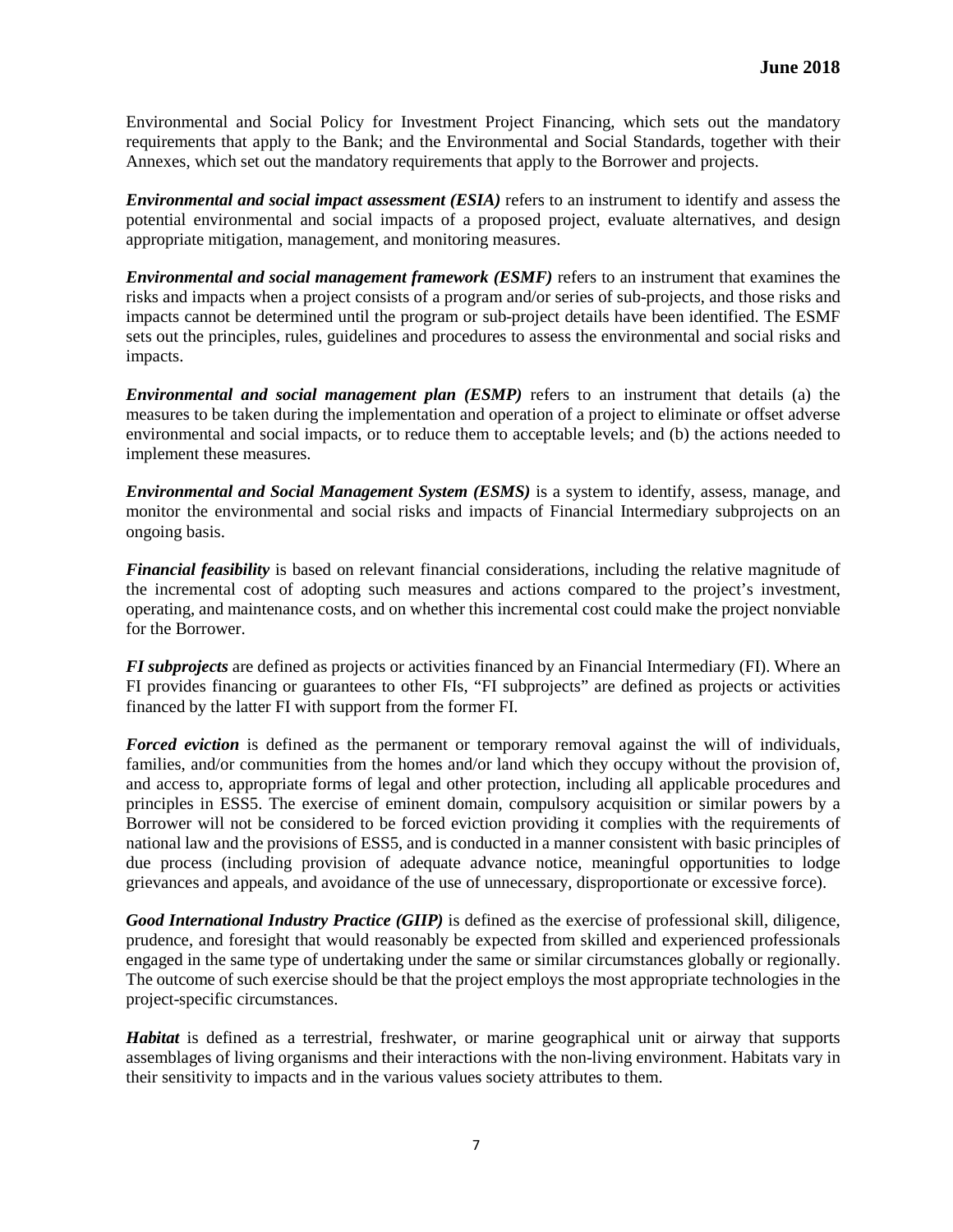*Harvesting of living natural resources*, such as fish and all other types of aquatic and terrestrial organisms and timber, refers to productive activities that include extraction of these resources from natural and modified ecosystems and habitats.

*Hazard or risk assessment* is defined as an instrument for identifying, analyzing, and controlling hazards associated with the presence of dangerous materials and conditions at a project site. The Bank requires a hazard or risk assessment for projects involving certain inflammable, explosive, reactive, and toxic materials when they are present in quantities above a specified threshold level.

*Historical pollution* is defined as pollution from past activities affecting land and water resources for which no party has assumed or been assigned responsibility to address and carry out the required remediation.

*Indirect impact* is defined as an impact which is caused by the project and is later in time or farther removed in distance than a direct impact, but is still reasonably foreseeable, and will not include induced impacts.

*Induced impacts* are indirect economic impacts that may be generated by a project, both positive and negative, that are not associated with the physical footprint of the project, and not a direct result of the project's physical impact/activities.

*Intangible cultural heritage* includes practices, representations, expressions, knowledge, skills - as well as the instruments, objects, artefacts and cultural spaces associated therewith – that communities and groups recognize as part of their cultural heritage, as transmitted from generation to generation and constantly recreated by them in response to their environment, their interaction with nature and their history.

*Involuntary Resettlement*. Project-related land acquisition or restrictions on land use may cause physical displacement (relocation, loss of residential land or loss of shelter), economic displacement (loss of land, assets or access to assets, including those that lead to loss of income sources or other means of livelihood), or both. The term *"involuntary resettlement"* refers to these impacts. Resettlement is considered involuntary when affected persons or communities do not have the right to refuse land acquisition or restrictions on land use that result in displacement.

*Investment Project Financing (IPF)* refers to the Bank's financing of investment projects that aims to promote poverty reduction and sustainable development. IPF supports projects with defined development objectives, activities, and results, and disburses the proceeds of Bank financing against specific eligible expenditures.

*Land acquisition* refers to all methods of obtaining land for project purposes, which may include outright purchase, expropriation of property and acquisition of access rights, such as easements or rights of way. Land acquisition may also include: (a) acquisition of unoccupied or unutilized land whether or not the landholder relies upon such land for income or livelihood purposes; (b) repossession of public land that is used or occupied by individuals or households; and (c) project impacts that result in land being submerged or otherwise rendered unusable or inaccessible. "Land" includes anything growing on or permanently affixed to land, such as crops, buildings and other improvements, and appurtenant water bodies.

*Legal Agreement*. The legal agreement entered into between the Bank and the Borrower to provide Bank financing for the Borrower's investment project.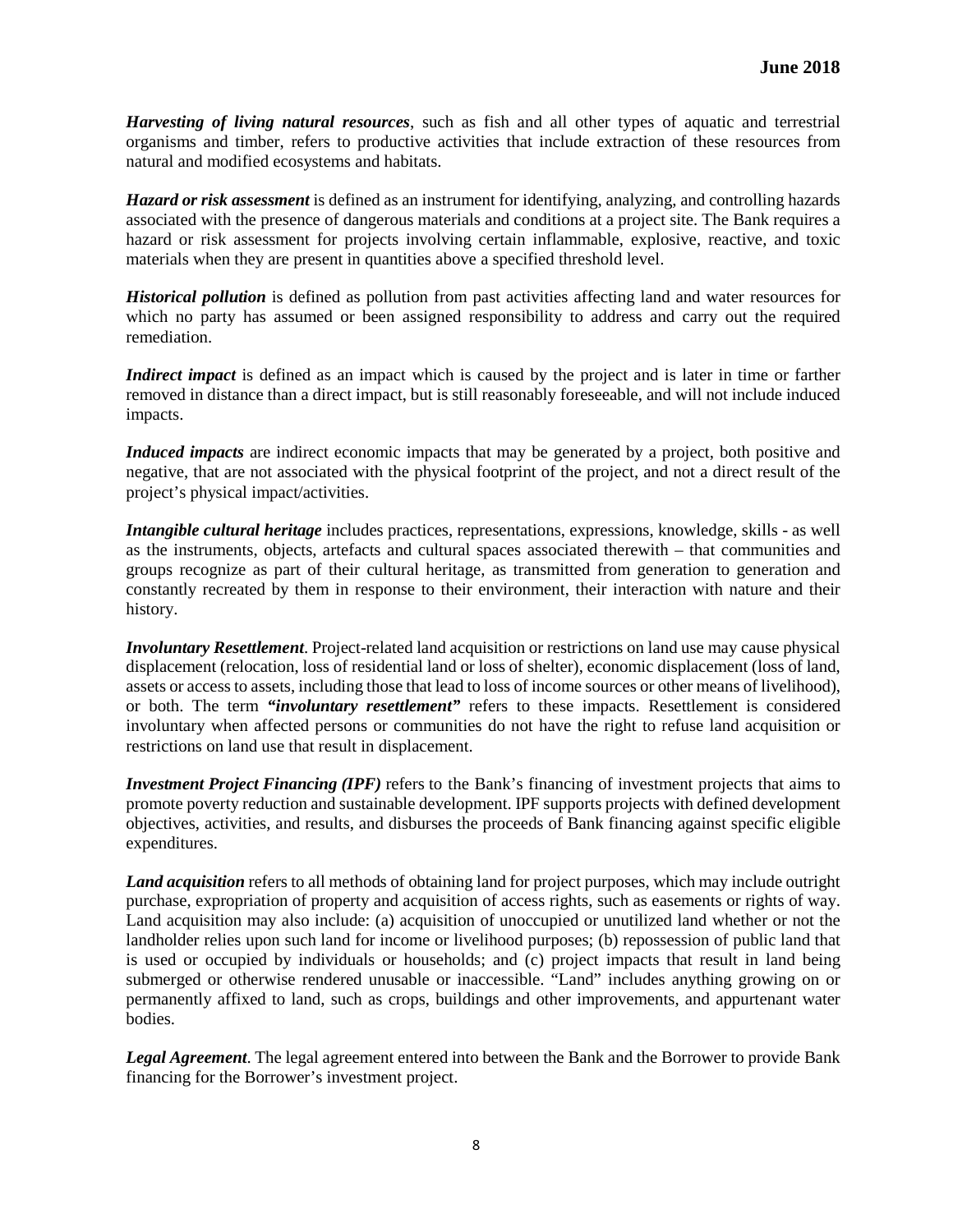*Like-for-like or better.* The principle of "like-for-like or better" means that in most cases biodiversity offsets should be designed to conserve the same biodiversity values that are being affected by the project (an "in kind" offset). In certain situations, however, areas of biodiversity to be affected by the project may be neither a national nor a local priority, and there may be other areas of biodiversity with like values that are a higher priority for conservation and sustainable use and under imminent threat or in need of protection or effective management.

*Livelihood* refers to the full range of means that individuals, families, and communities utilize to make a living, such as wage-based income, agriculture, fishing, foraging, other natural resource-based livelihoods, petty trade, and bartering.

*Meaningful consultation* refers to a two-way process, that: (a) Begins early in the project planning process to gather initial views on the project proposal and inform project design; (b) Encourages stakeholder feedback, particularly as a way of informing project design and engagement by stakeholders in the identification and mitigation of environmental and social risks and impacts; (c) Continues on an ongoing basis, as risks and impacts arise; (d) Is based on the prior disclosure and dissemination of relevant, transparent, objective, meaningful and easily accessible information in a timeframe that enables meaningful consultations with stakeholders in a culturally appropriate format, in relevant local language(s) and is understandable to stakeholders; (e) Considers and responds to feedback; (f) Supports active and inclusive engagement with project-affected parties; (g) Is free of external manipulation, interference, coercion, discrimination, and intimidation; and (h) Is documented and disclosed by the Borrower.

*Migrant workers* are defined as workers who have migrated from one country to another or from one part of the country to another for purposes of employment.

*Mitigation hierarchy* is defined as a systematic and phased approach to addressing the risks and impacts of a project.

*Modified habitats* are areas that may contain a large proportion of plant and/or animal species of nonnative origin, and/or where human activity has substantially modified an area's primary ecological functions and species composition. Modified habitats may include, for example, areas managed for agriculture, forest plantations, reclaimed coastal zones, and reclaimed wetlands.

*Movable cultural heritage* refers to such objects as: historic or rare books and manuscripts; paintings, drawings, sculptures, statuettes and carvings; modern or historic religious items; historic costumes, jewelry and textiles; fragments of monuments or historic buildings; archaeological material; and natural history collections such as shells, flora, or minerals.

*National law* refers to applicable national, sub-national or sectoral laws, regulations, rules and procedures.

*Natural features with cultural significance* refer to features imbued with cultural heritage significance. Examples include sacred hills, mountains, landscapes, streams, rivers, waterfalls, caves and rocks; sacred trees or plants, groves and forests; carvings or paintings on exposed rock faces or in caves; and paleontological deposits of early human, animal or fossilized remains. The significance of such heritage may be localized in small community groups or minority populations.

*Natural habitats* are areas composed of viable assemblages of plant and/or animal species of largely native origin, and/or where human activity has not essentially modified an area's primary ecological functions and species composition.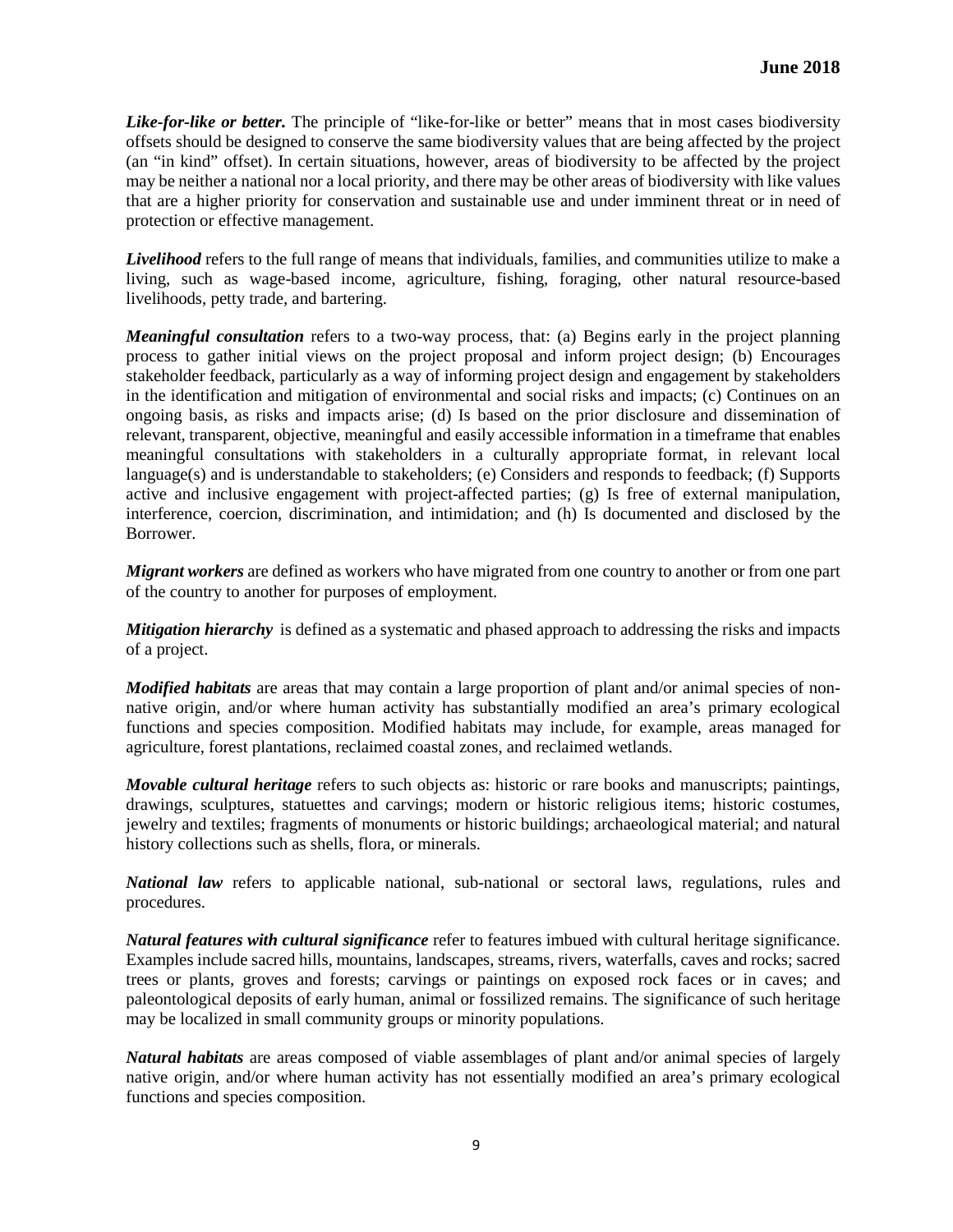*Net gains* are defined as additional conservation outcomes that can be achieved for the biodiversity values for which the natural or critical habitat was designated.

*No net loss* is defined as the point at which project-related biodiversity losses are balanced by gains resulting from measures taken to avoid and minimize these impacts, to undertake on-site restoration and finally to offset significant residual impacts, if any, on an appropriate geographic scale.

*Pollution* refers to both hazardous and non-hazardous chemical pollutants in the solid, liquid, or gaseous phases, and includes other components such as thermal discharge to water, emissions of short- and longlived climate pollutants, nuisance odors, noise, vibration, radiation, electromagnetic energy, and the creation of potential visual impacts including light.

*Pollution management* is defined as measures designed to avoid or minimize emissions of pollutants, including short- and long-lived climate pollutants, given that measures which tend to encourage reduction in energy and raw material use, as well as emissions of local pollutants, also generally result in encouraging a reduction of emissions of short- and long-lived climate pollutants.

*Primary production of living natural resources* is defined as the cultivation or rearing of plants or animals, including annual and perennial crop farming, animal husbandry (including livestock), aquaculture, and plantation forestry.

*Primary suppliers* are those suppliers who, on an ongoing basis, provide directly to the project goods or materials essential for the core functions of the project. Core functions of a project constitute those production and/or service processes essential for a specific project activity without which the project cannot continue.

*Procurement documents* refer to all Procurement Documents issued by the Borrower. It includes: General Procurement Notice (GPN), Specific Procurement Notice (SPN), Expression of Interest (EOI), Request for Expressions of Interest (REOI), prequalification document, initial selection document, request for bids document, request for proposal documents, forms of contracts and any addenda.

*Project* refers to the activities for which Bank support through Investment Project Financing is sought by the Borrower and as defined in the project's legal agreement between the Borrower and the Bank. These are projects to which OP/BP 10.00 Investment Project Financing, applies. The World Bank Environmental and Social Policy for Investment Project Financing does not cover operations supported by Development Policy Lending or those supported by Program-for-Results Financing.

*Project Worker* refers to: (a) people employed or engaged directly by the Borrower (including the project proponent and the project implementing agencies) to work specifically in relation to the project (direct workers); (b) people employed or engaged through third parties to perform work related to core functions of the project, regardless of the location (contracted workers); (c) people employed or engaged by the Borrower's primary suppliers (primary supply workers); and (d) people employed or engaged in providing community labor (community workers). This includes full-time, part-time, temporary, seasonal and migrant workers. Migrant workers are workers who have migrated from one country to another or from one part of the country to another for purposes of employment.

*Regional ESIA* refers to the examination of environmental and social risks and impacts, and issues, associated with a particular strategy, policy, plan, or program, or with a series of projects, for a particular region (e.g., an urban area, a watershed, or a coastal zone); evaluates and compares the impacts against those of alternative options; assesses legal and institutional aspects relevant to the risks, impacts and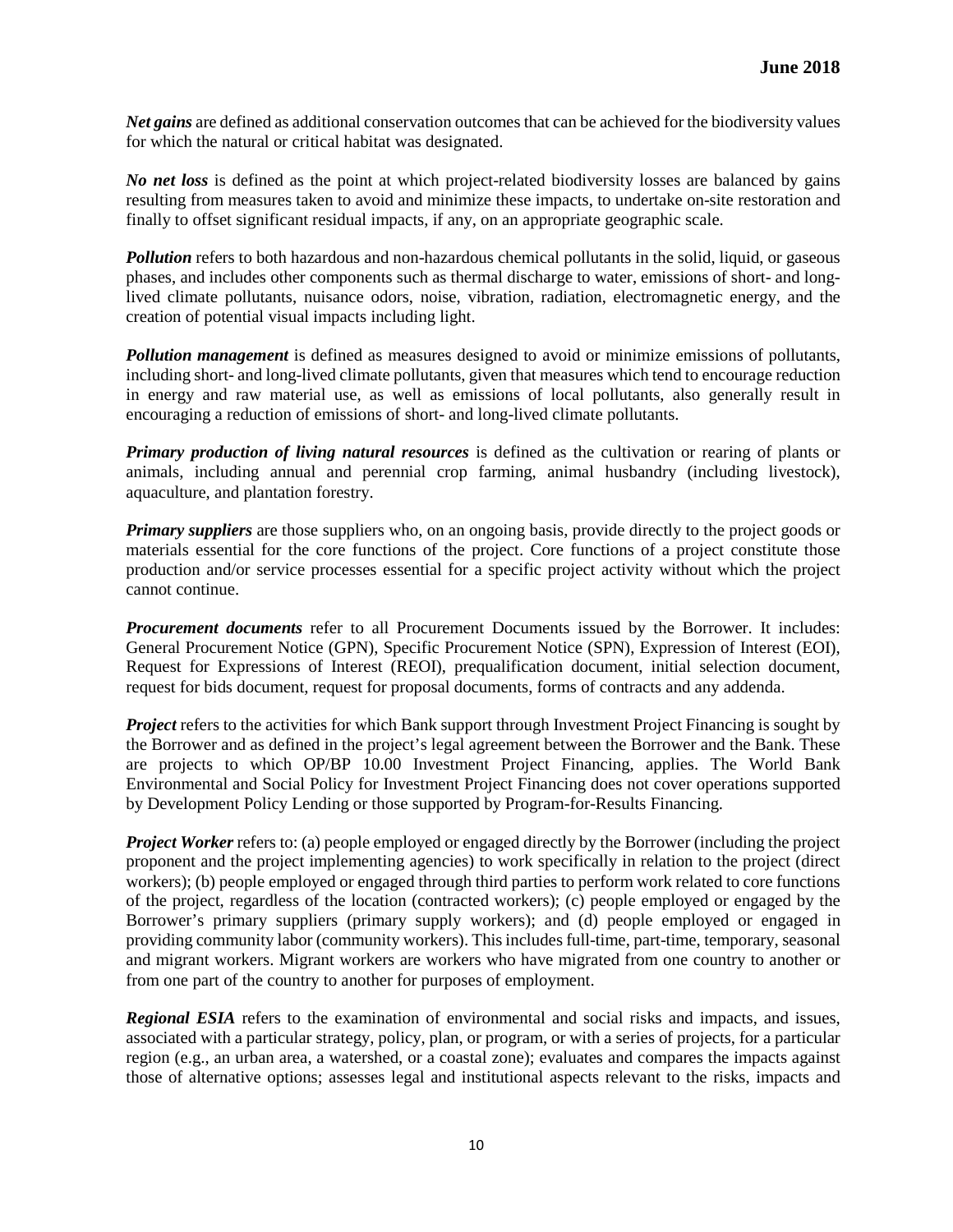issues; and recommends broad measures to strengthen environmental and social management in the region..

*Replacement cost* is defined as a method of valuation yielding compensation sufficient to replace assets, plus necessary transaction costs associated with asset replacement. Where functioning markets exist, replacement cost is the market value as established through independent and competent real estate valuation, plus transaction costs. Where functioning markets do not exist, replacement cost may be determined through alternative means, such as calculation of output value for land or productive assets, or the undepreciated value of replacement material and labor for construction of structures or other fixed assets, plus transaction costs. In all instances where physical displacement results in loss of shelter, replacement cost must at least be sufficient to enable purchase or construction of housing that meets acceptable minimum community standards of quality and safety. The valuation method for determining replacement cost should be documented and included in relevant resettlement planning documents. Transaction costs include administrative charges, registration or title fees, reasonable moving expenses, and any similar costs imposed on affected persons. To ensure compensation at replacement cost, planned compensation rates may require updating in project areas where inflation is high or the period of time between calculation of compensation rates and delivery of compensation is extensive.

*Restrictions on land use* refers to limitations or prohibitions on the use of agricultural, residential, commercial or other land that are directly introduced and put into effect as part of the project. These may include restrictions on access to legally designated parks and protected areas, restrictions on access to other common property resources, restrictions on land use within utility easements or safety zones.

*Sectoral ESIA* refers to the examination of environmental and social risks and impacts, and issues, associated with a particular sector in a region or across a nation; evaluates and compares the impacts against those of alternative options; assesses legal and institutional aspects relevant to the risks and impacts; and recommends broad measures to strengthen environmental and social management in the region. Sectoral ESIA also pays particular attention to potential cumulative risks and impacts of multiple activities. A Sectoral ESIA may need to be supplemented with project- and site-specific information.

**Security of tenure** refers to that resettled individuals or communities are resettled to a site that they can legally occupy, where they are protected from the risk of eviction and where the tenure rights provided to them are socially and culturally appropriate.

*Strategic Environmental and Social Assessment (SESA)* is a systematic examination of environmental and social risks and impacts, and issues, associated with a policy, plan or program, typically at the national level but also in smaller areas. SESAs are typically not location-specific. They are therefore prepared in conjunction with project and site -specific studies that assess the risks and impacts of the project.

*Social and conflict analysis* refers to an instrument that assesses the degree to which the project may (a) exacerbate existing tensions and inequality within society (both within the communities affected by the project and between these communities and others); (b) have a negative effect on stability and human security; (c) be negatively affected by existing tensions, conflict and instability, particularly in circumstances of war, insurrection and civil unrest.

*Stakeholder* refers to individuals or groups who: (a) are affected or likely to be affected by the project (project-affected parties); and (b) may have an interest in the project (other interested parties). The stakeholders of a project will vary depending on the details of the project. They may include local communities, national and local authorities, neighboring projects, and nongovernmental organizations.